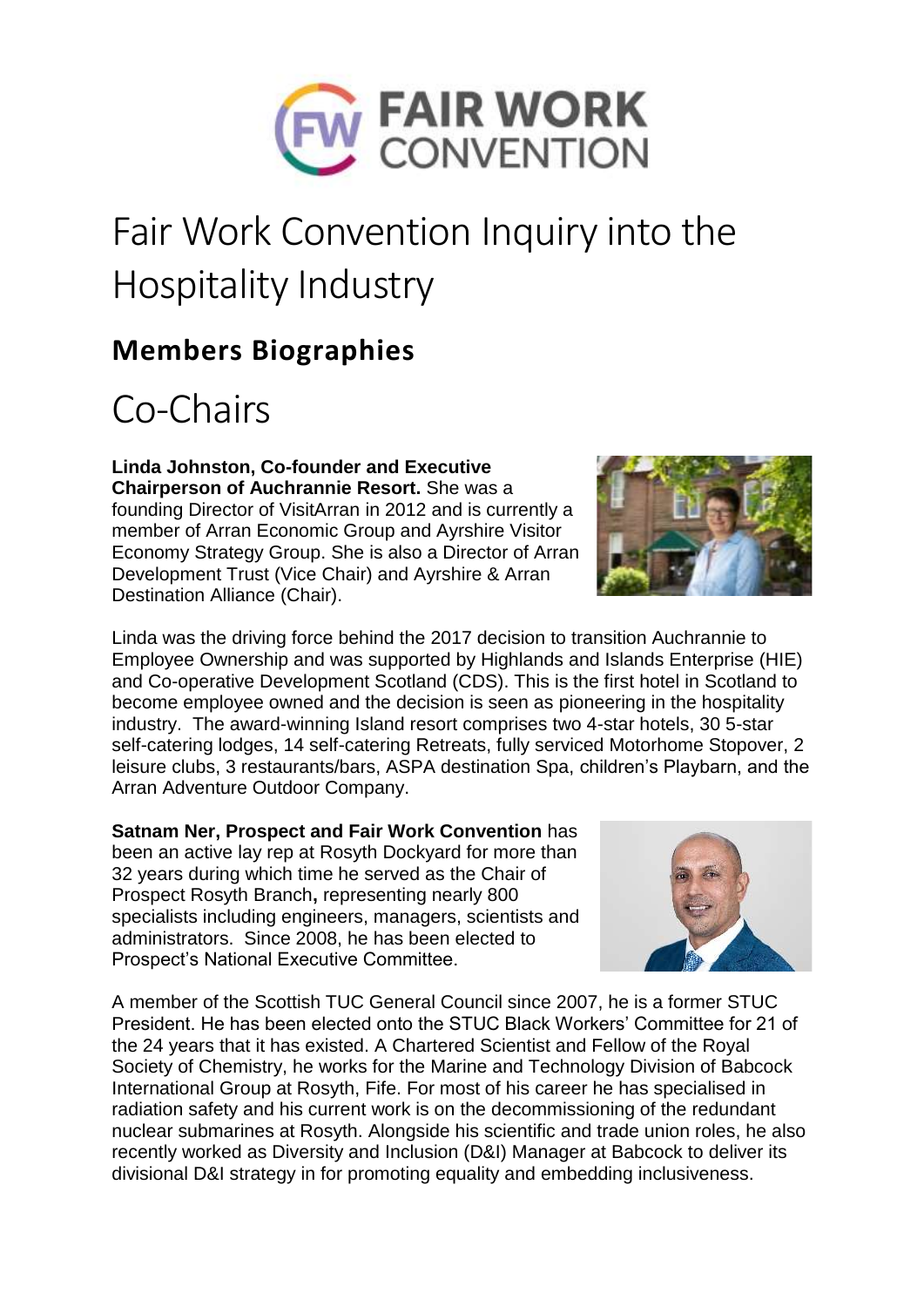

## Members

**Caitlin Alexandria Lee** has direct experience of hospitality work and is the **chair of the Glasgow branch of Unite Hospitality**. Her initial interest in her union were triggered by mass redundancies at her workplace at the beginning of the pandemic, but since then she and her branch have set their sights on fighting sexual harassment and gender-based violence within the sector.

**Violeta Andeme**. is a Spanish citizen from Equatorial Guinea. She has been working in the hospitality sector for more than 20 years, the last four years in Edinburgh. She is a member of UNITE the Union.

Violeta would like to see a better understanding of the issues impacting on the workforce in order to improve the service offered by the hospitality sector and the terms and conditions of workers. Bringing her experience in the sector to provide valuable input/ insight to the Inquiry Group.

**Professor Tom Baum, University of Strathclyde,** academic interests address the social and strategic contexts of low skills employment, with particular focus on hospitality and tourism. This interest stems from over 30 years of experience in the strategic planning and development of vocational and professional education and training, as a research director within the public sector, as an educator in universities and as consultant to the private sector and to public sector, internationally funded projects across five continents. A key focus of Tom's work addresses the role of public and private stakeholders in planning and HRD for the diverse employment environment of hospitality and tourism. Much of Tom's strategic development work in this area has been located in developing country contexts in Asia and Africa. He also collaborates in research which addresses related areas of employment including migrant work and episodic, events volunteering.

**Carina Contini** is a leading figure in Scottish food and **co-owner of Contini** Edinburgh. She was the resident chef of Scots Mag for eight years until 2021 and has written for the Scotsman since 2012 and regularly contributes to the Herald, BBC Radio Scotland and BBC Radio 4. Carina was the first female chef to be appointed to the Slow Food Chefs Alliance (now Cooks Alliance) and she was named a Scotland 2014 Food and Drink Ambassador. At 30 she was named The Glenfiddich Food

Personality of the Year 1999/2000 as well as named Food Personality Scotland in 2001 by Harpers & Queen. In 2019 Carina was appointed as the first Royal Highland Education Trust Ambassador. Women in Tourism top 100 in 2021.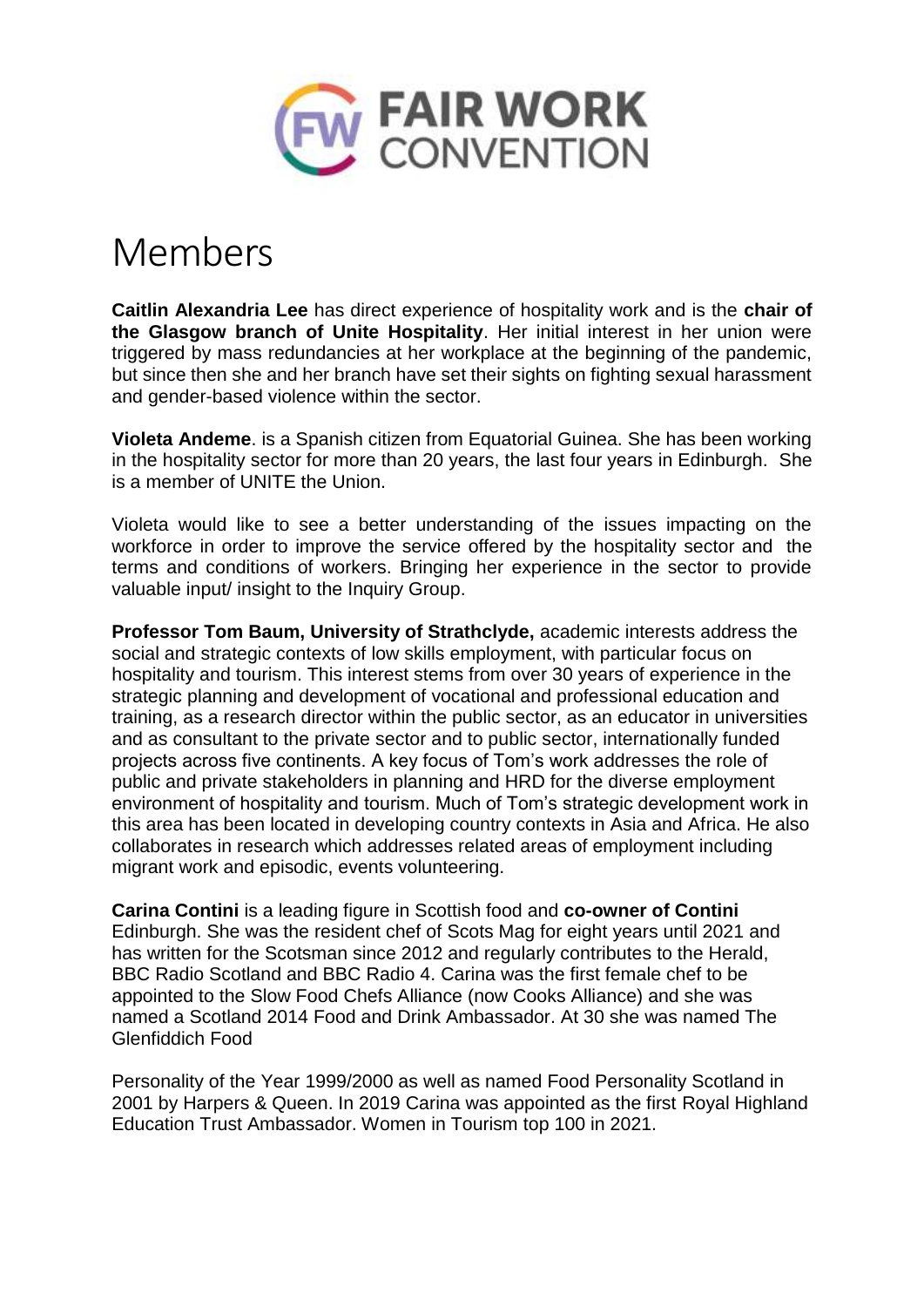

**Marc Crothall**, was appointed as the first **CEO of The Scottish Tourism Alliance (STA)** which is acknowledged as the overarching trade body for the sector in Scotland. He is the lead industry representative on the Scottish Tourism Emergency Response Group (STERG) and Scotland's Tourism Task Force. He also chairs the National Food Tourism Leadership Board is Scotland's representative on the UK Tourism Industry Council is a board member of Apprenticeship in Hospitality Scotland Hoteliers Charter, Interface and Springboard (Scotland). In 2020 he was awarded the "Fellowship" by the Scottish Hotel industry for his outstanding contribution to the industry.

**Lawrence Durden, Skills Development Scotland,** Tourism Sector Manager working with industry stakeholders, partners and employers to help identify and address the key skills issues that the tourism sector faces. Lawrence is a member of the Tourism Skills Group in Scotland and for the last two years has been a representative on the Scottish Tourism Emergency Response Group (STERG) working to help the sector recover from the impact of the pandemic.

**Anna Hirvonen ,** is an Accreditation Officer at **Living Wage Scotland**. Living Wage Scotland aims to increase the number of accredited Living Wage employers in Scotland, and also encourages employers to gain Living Hours recognition, providing security of hours and contracts alongside the real Living Wage.

Living Wage Scotland is a partnership between the Living Wage Foundation and the Poverty Alliance, which is funded by Scottish Government. Anna provides guidance and advice to employers on Living Wage accreditation criteria and processes and leads on Living Wage Scotland's Hospitality and Tourism strategy. Anna is also responsible for the activity of Living Wage Scotland Hospitality & Tourism Steering Group, who help shape the organisation's activity within this predominantly low-paid sector.

**Mike Jones** is the **Managing Director** of the **Stand Comedy Club** which operates three year round venues in Edinburgh, Glasgow and Newcastle and a number of additional venues during the Edinburgh Fringe.

Until 2019, Mike was Executive Director / Head of Performing Arts at The Brewery Arts Centre in Kendal, Cumbria.

Prior to relocating to the Lake District, Mike was Head of Administration & Resources at Glasgow's Centre for Contemporary Arts where he worked on the reinvention of the organisation and the delivery of the £10M building redevelopment.

Mike has also worked at Paisley Arts Centre, delivered events such as the Miners' Gala for the Scottish TUC, and produced touring theatre with companies such as The Penny Mob and Clyde Unity Theatre, as well as running theatre, comedy and music events for the trade union movement in Liverpool.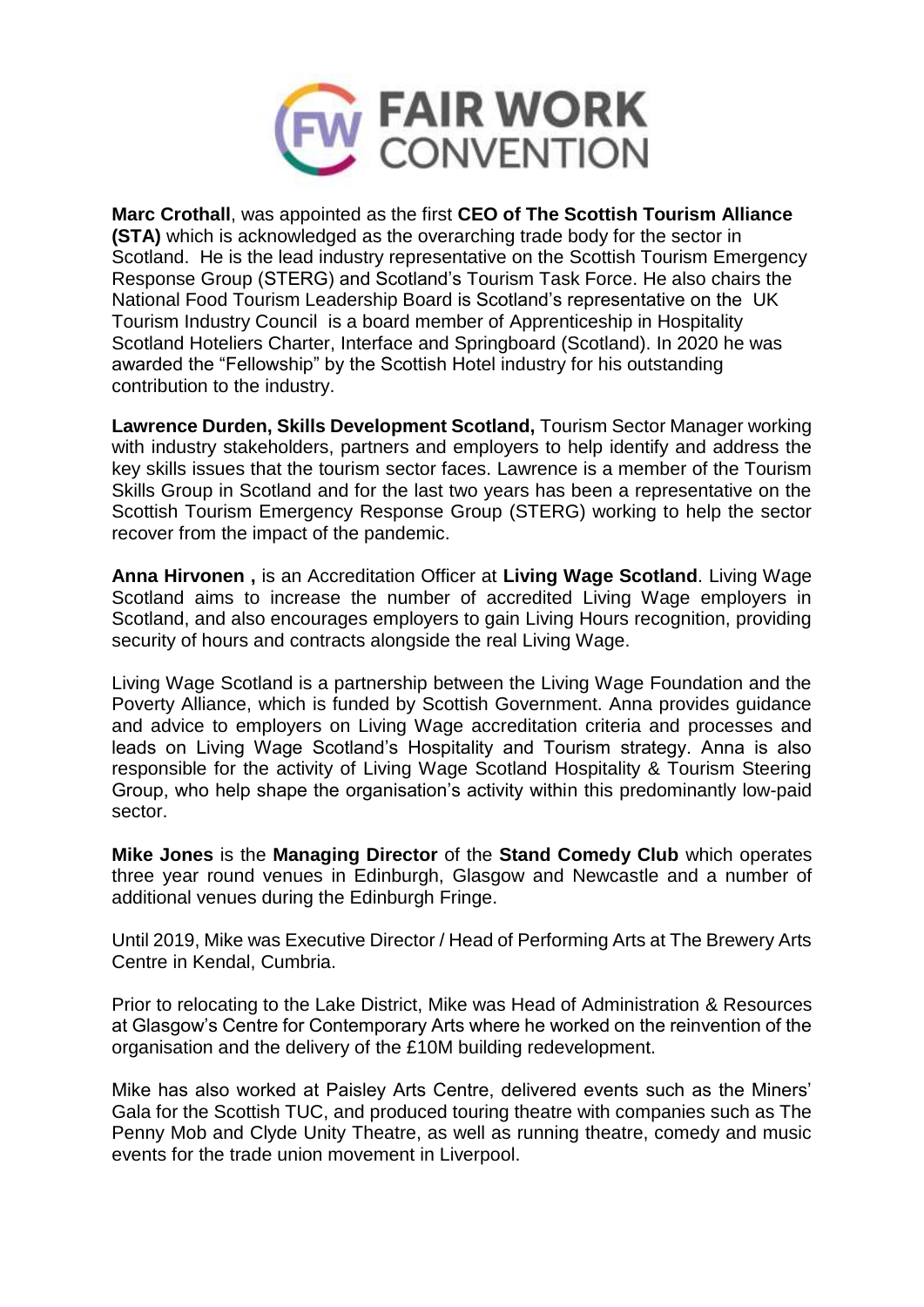

**Jonny Kinross** is passionate about making connections to facilitate a fairer healthier society. An investor in people. Seeking the best of the private, charity, public and social enterprise sector to bring about lasting change to people's lives and our communities. **CEO of Grassmarket Community Project** which supports vulnerable people through informal groups, activities, the arts and volunteering, training or employment in one of our 8 social enterprises.

**Susan Martindale** was appointed group **HR director for Mitchells & Butlers** in November 2012 having previously been group purchasing director and Divisional Operations director. Susan also led the Mitchells & Butlers business transformation programme between 2011 and 2012.

She is an executive member responsible for the development and execution of the company people strategy across 45,000 employees and leads the digital Delivery and Take home strategy.

Susan's HR role was extended in May 2018 to include executive responsibility for the restaurant Division. Accountable for c.500 businesses across the division and responsible for the operation of three brands – Harvester, Toby Carvery and Stonehouse with annual turnover of £600 million. Susan is also a trustee on the Mitchells & Butlers charity board and held a role as a trustee on the main pension board.

**Mark McHugh, Bakers Food and Allied Workers Union,** is the largest independent Trade Union in the food sector in the British Isles. First established in 1847, they have over 175 years of experience in representing employees in the food sector, from production at factories through to sales at shops.

Bakers Food and Allied Workers Union believes is that employees should feel secure and safe in their workplace and should be paid an equitable wage for the work that they do. They further believe that, by working together, workers have a much greater ability to achieve better pay and conditions and to address injustices.

**Bryan Simpson, Unite Scotland Hospitality Organiser**, Bryan represents and supports members in bars, cafes, restaurants, hotels & casinos across Scotland. Through the Fair Hospitality campaign Unite seek to provide hospitality workers with the legal knowledge, organising skills and collective confidence to challenge unscrupulous employment practices and eventually rebuild an industry-wide collective bargaining framework.

Since its inception in 2017, the Fair Hospitality campaign has brought the issues faced by hospitality workers to the forefront of public attention with national campaigns on sexual harassment, zero hour contracts and unpaid trial shifts.

**Moira Tasker, Chief Executive at Inclusion Scotland.** She has over twenty years' experience of influencing policy in Scotland across a wide range of topics from poverty, housing, planning and transport to human rights, civic participation, and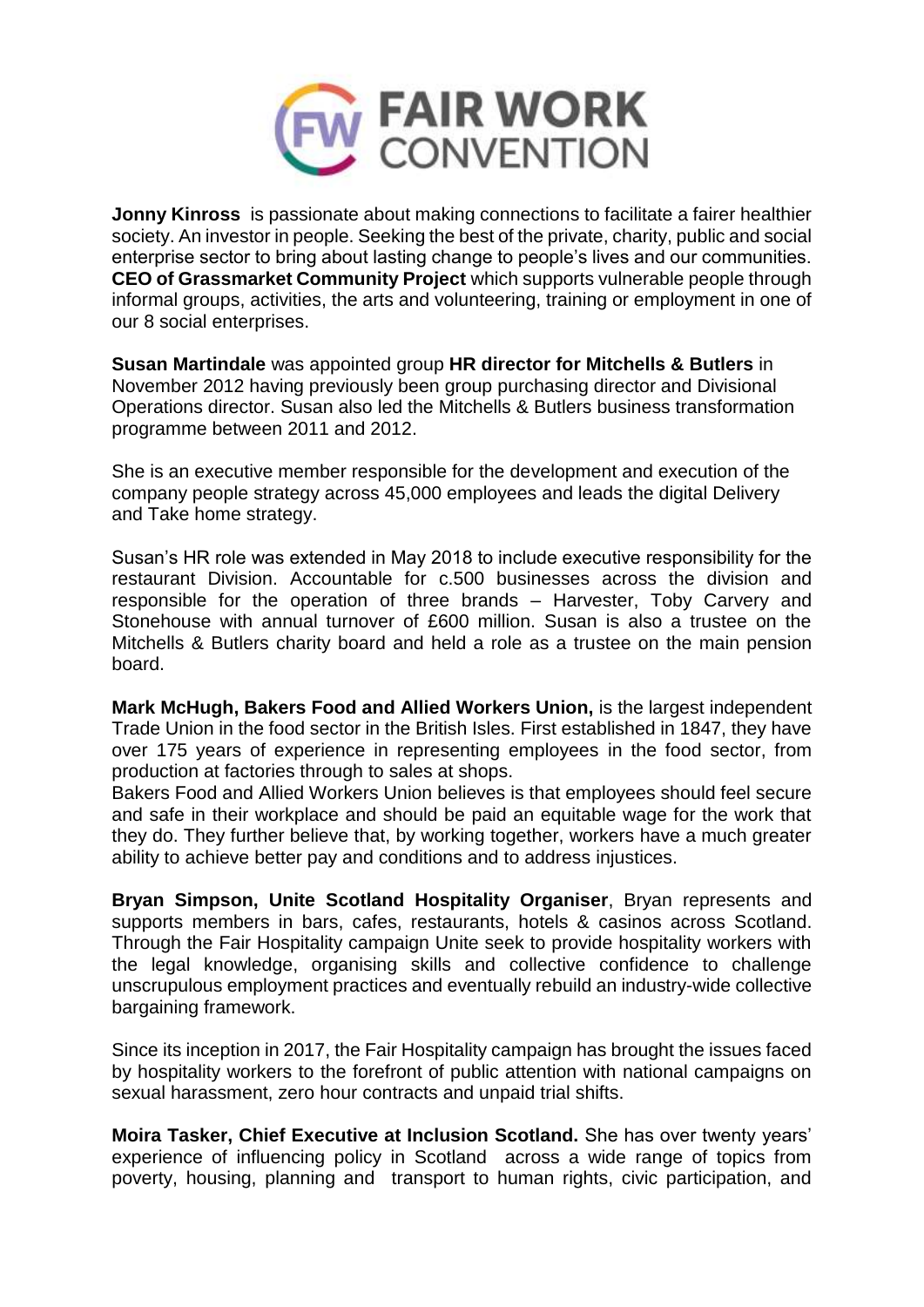

community engagement. These are linked by a passion to create a society where everyone has equal access to the opportunities they want to pursue in life.

**Leon Thompson** is **Executive Director** of **UKHospitality Scotland**. UKHospitality Scotland is the country's leading hospitality trade body representing the interests of hotels, bars, pubs, restaurants, coffee shops, indoor leisure, contract caterers and more.

Prior to his current position Leon was Government and Parliamentary Affairs Manager at Visit Scotland and before that worked as Communications and Corporate Affairs Manager at EventScotland. This solid background and experience in tourism and major events added to communication and management roles in the voluntary sector and at Audit Scotland.

**Paul Togneri** is the **Senior Policy Manager - Scottish Beer and Pub Association**. Paul joined after several years with the SNP based in Edinburgh and London. He is a graduate of Edinburgh University with a degree in Politics. Key Responsibilities: Undertaking day-to-day responsibilities of the SBPA Policy relating to beer and pubs in Scotland

**David Trotter** from **Sodexo Live!** is responsible for business in Scotland, Northern Ireland and The Open Golf Championship, one of Sodexo's highest-profile contracts. He also sits on the leadership team for the UK and Ireland.

Previously an account director overseeing stadia and racecourses in Scotland and Ireland. He was involved in the successful bid and delivery of services for the Commonwealth Games at Hampden Park, as well as securing new contracts for business with the National Football Stadium at Windsor Park in Belfast, and both football clubs in Dundee.

Prior to that he was catering and services director at Hampden Park , where he was responsible for retail, conference, banqueting and concert facilities.

**Chris Wayne-Wills** has over 25 years' experience in senior management positions in the hotel & tourism industry. His career started as a Sales Manager before quickly becoming a General Manager. His wide and varied experience has included large city centre hotels, resorts with golf & spa businesses and various multi-property leadership roles. Chris is **CEO of Crerar Hotels**, a high quality, privately owned hotel group in Scotland whose purpose is to share the spirit of Scotland throughout all of their hospitality

Chris was one of the first recipients of the HIT Scotland Leadership Scholarship in 2008 and attended the General Manager's Programme at Cornell University, Chris is now a trustee of HIT Scotland. He is a fellow of the Institute of Hospitality and sits on the Institute of Hospitality and UK Hospitality Scottish committees